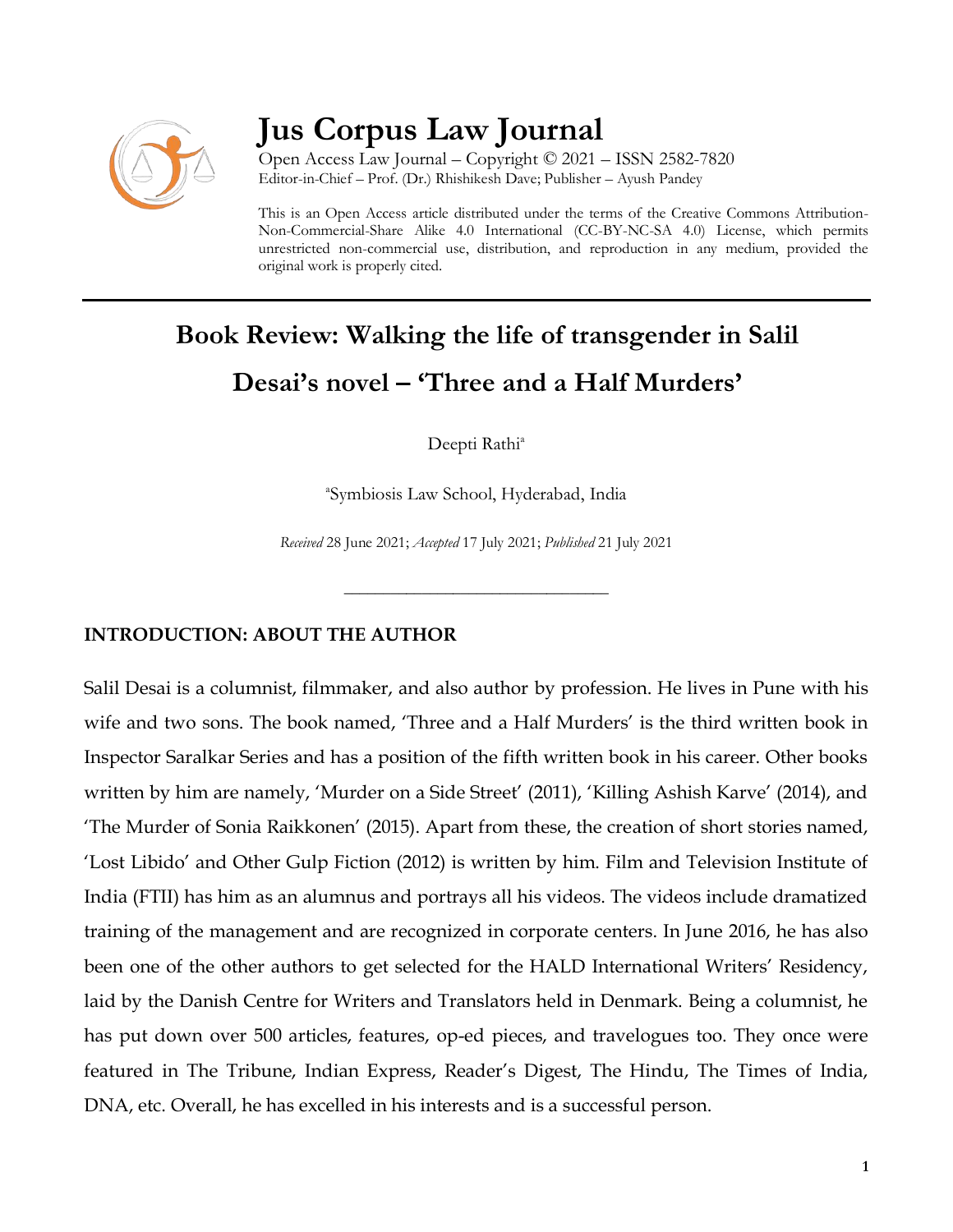#### **ABOUT THE NOVEL<sup>1</sup>**

"A couple, Anushka Doshi and her husband Sanjay Doshi are found dead in their apartment. Police additionally found a suicide note wherever Sanjay claimed that he has killed his partner as he found her cheating on him along with her lover Shaunak Sodhi. And he's on the brink of the kill." Whereas the suicide note itself is capable to elucidate the complete incident, there is one thing Saralkar found nonreciprocal and feels the necessity to explore everything. Senior Inspector Saralkar could be a direct officer. He's a form of compulsive one that cares less regarding everything else, as well as his health. Saralkar is recently diagnosed with high blood pressure and he has to be compelled to endure some additional tests and wish to require excellent care of his health. But, then a couple's suicide in their flat that appears like a killing caught him. Currently, he has to solve the puzzle. PSI Motkar is an aide to Sr. Inspector Saralkar whereas Motkar might not be as intelligent as his boss, he's an honest and industrious cop. Despite his limitations, he's one of all the sort officers, anyone desires him to own in his/her team. The case got puzzling as it had been associated with the past. Cops inquired into the past and met several suspects. Made a case development through the clues gained by hard work. Later managed to achieve to the crook and stop the fourth murder.

#### **THE LEGAL ASPECT IN THE NOVEL**

 $\overline{\phantom{a}}$ 

Each person is it of the LGBT community, has the right to be recognized as a person in front of the law. The rights are assured in various treaties as international human rights conventions, also including the primary right of an individual to live with dignity. Lawful gender identification is also a significant constituent of primary rights including other rights such as the right to freedom of speech and expression, right to privacy, access to justice, rights related to health, education, security, and employment. The murderer was transgender as faced issues like unacceptance, criticism from society. To take revenge on the people, he started killing people. Being transgender, it was an advantage for him to hide his identity, but in the end, was caught by the cops.

<sup>1</sup> Salil Desai, *3 and a Half Murders: An Inspector Saralkar Mystery* (Fingerprint! Publishing 2017)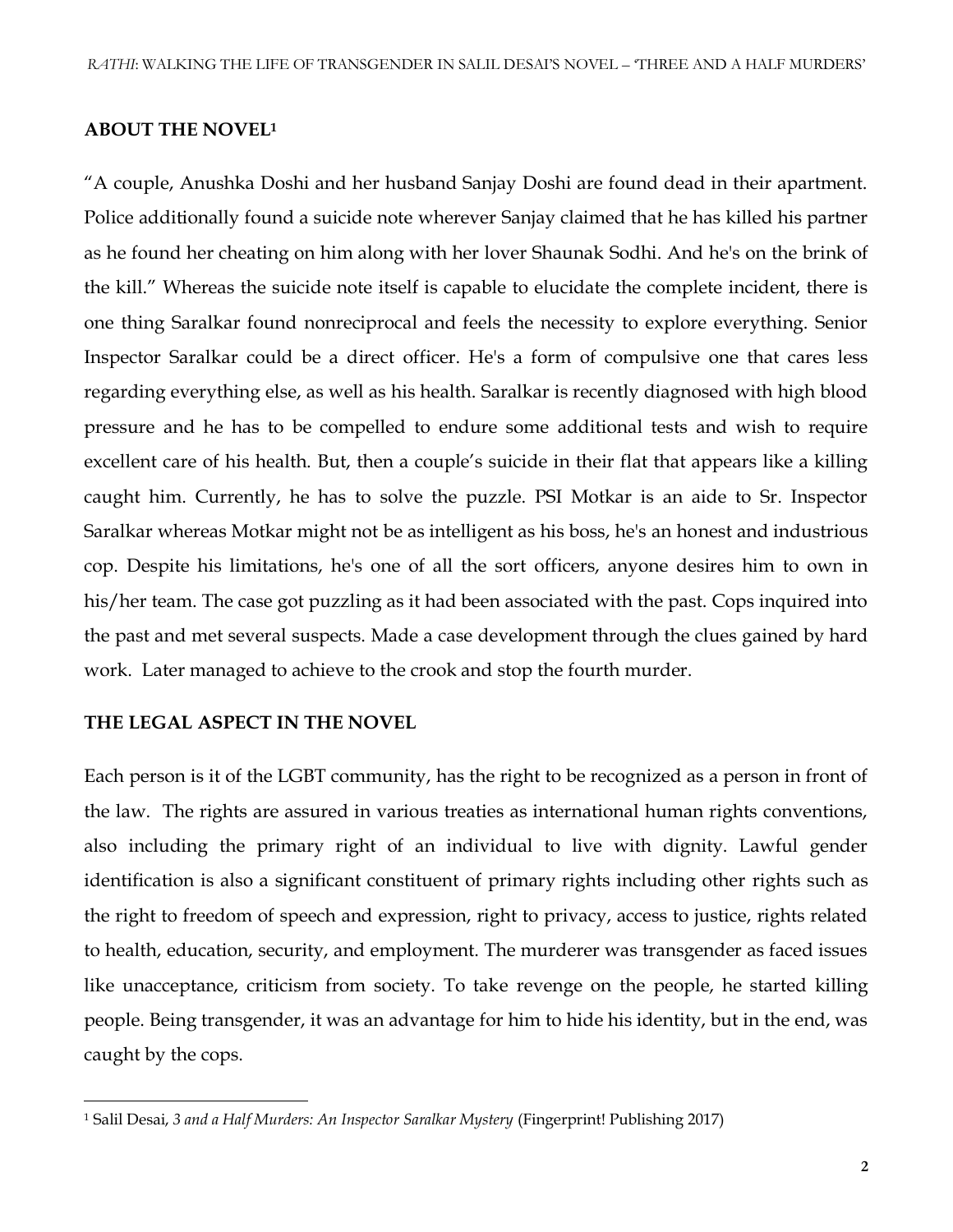#### **RESEARCH METHODOLOGY**

For conducting the research work there are mainly two methods: Doctrinal method and Nondoctrinal method. This paper includes the doctrinal method which mainly emphasizes research by analysing the facts and information available while the non-doctrinal requires the analyst to undergo fieldwork to do the research work and gain information. The data is collected from the primary and immediate source, original research, data sets, and survey data as well. Referring and dissecting the current information. The analyst accepts that the current exploration is significantly subject to existing laws and how they affect one another. To perform a successful examination on such a subject, it is best recommended to lean toward doctrinal research and dissect different significant laws set up.

#### **LITERATURE REVIEW**

#### **1. Hiestand and Levitt Case**

"Hiestand and Levitt independently created a 6-stage model of the creation of butch gender identity in 2005, which shared many aspects with the transsexual model Devor (2004)."<sup>2</sup> Their first phase focused on gender conflict, alienation, and confusion associated with the perception that the person was unlike others of the same sex. Move three involved a time where women were looking for lesbians and their sexual orientation became more and more secure, though their gender differences remained undisclosed. They touched a phase where their sexual familiarization as well as gender identity were mixed and also with different identities i.e., race, and gender.

#### **2. The John Demjanjuk Case**

 $\overline{\phantom{a}}$ 

"In the Nazis on the run, the story is all the more disturbing if one believes that the criminals who fled Europe "escaped justice," because even if the CIC, the Italian police, the Catholic Church, and the Red Cross were more vigilant, justice might well have gone un-served: in Germany, France, other regions where thousands of killers escaped prison or execution."

<sup>2</sup> K Hiestand & H Levitt, 'Butch identity development: The formation of an authentic gender' (2004) 15(1) Feminism & Psychology 61-85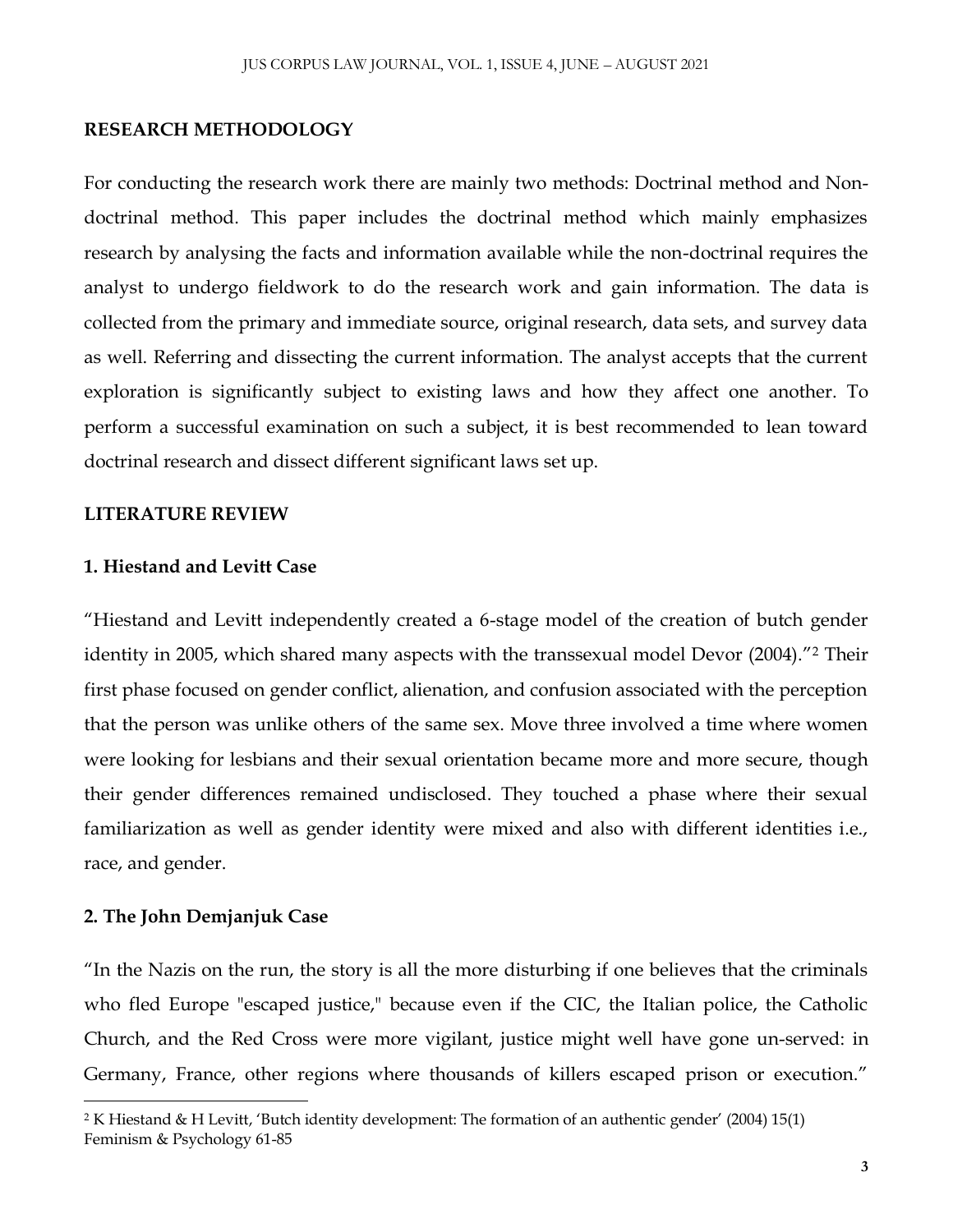Without ever having to conceal their names in the middle of the night, endure baptism, or risk the Brenner Pass. They were never charged at all or benefited from violent trans-Atlantic lobbying that permitted them to secure an acquittal, obtain light sentences or enjoy the early release.

### **3. The Devor Case**

"In this article, Initial stages of anxiety, uncertainty, and incremental identity testing were shared by Devor models before the labels and gender enactments that were better suited were identified." Such procedures were highly individualized, and the ways participants agreed to mark and enforce their identification were widely understood concerning the sense of legitimacy of the participants, i.e., their sense of correspondence with their attitudes and gender expressions between their inner sense of their gender, and the meanings of these identities within their social contexts.

## **4. The Macgillivray and Jennings Case**

"A study by Macgillivray and Jennings (2008) found that textbooks used in the training of teachers rarely described transgender or discussed transgender experiences."<sup>3</sup> Other researchers found that transgender people and online newsgroups or journals have been credited by transgender participants as constructive educational tools. Nearly one-third of the participants, however, stressed the inhibitory effect on their coming-out processes that negative portrayals in the media had. These studies show that the lack of transgender representation is not just a matter of quantity, but also consistency.

## **5. The Cole and Denny Case**

 $\overline{\phantom{a}}$ 

To address the relationship between gender, sex, and sexual orientation, which are commonly jumbled in public speech or wrongly thought to decide each other, one must first distinguish these words. Although it is impossible to discuss these words in depth in this article because the terminology themselves are under dispute. Working short explanations might be

<sup>3</sup> T Jennings & I Macgillvray, 'A content analysis of lesbian, gay, bisexual, and transgender topics in multicultural education textbooks' (2011) 22(1) Teaching Education 14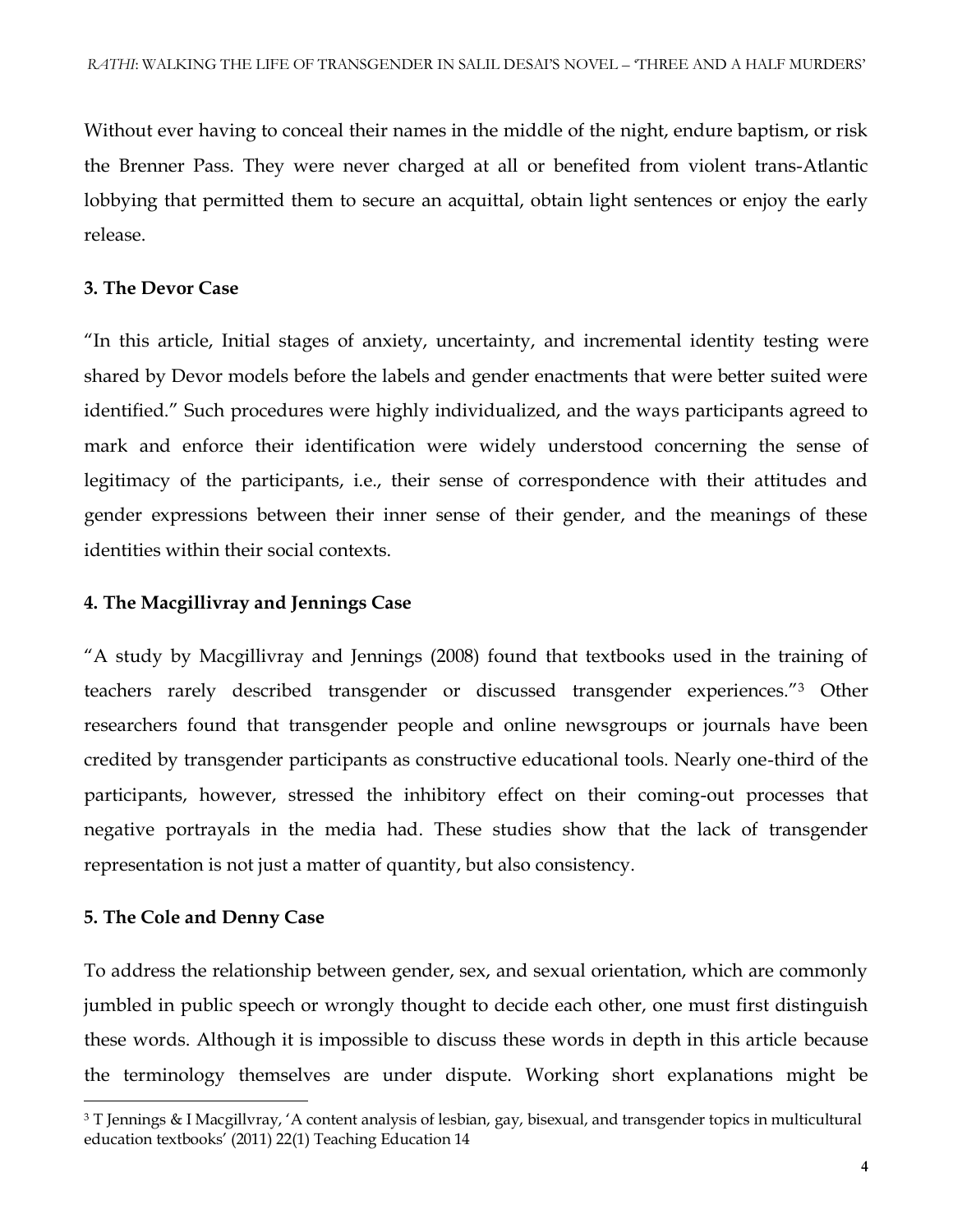beneficial. The biological characteristics of a female are referred to as sex. "People are categorised as male or female at birth in most societies today as categorization generally based on the genitalia they possess in West & Fenstermaker, 1995."

## **ANALYSIS**

When one is not happy with the gender, he/ she has the willingness to change the gender to live peacefully in their life without any regrets. That's what Fernandis did, he got treated by the doctor so that he could transform his identity from male to female. He didn't want to spend his life as a male rather wanted to live as a female. A two-step procedure is defined by India's new law. First, it requires a person to apply to the District Magistrate where they live for a "transgender certificate." This second phase requires the person to provide the district magistrate with proof of surgery, provided by a hospital official, for a second examination, and the official must be satisfied with the correctness of such a certificate.

"Survey research has shown that transgender people have assertive feelings about their transgender personality and declaring a transgender identity provides various ways to understand their experiences and conceptualize them." Respondents indicated that transgender identities made it possible for them to have an enhanced sense of self-congruence, personal development, and strengthened individual relations.

India is seeing an abrupt ascent in the occurrences of disdain violations in contemporary occasions. Episodes under this, by and large, include brutality against an individual or a gathering, of a specific social gathering, by crowds, predominantly on strict issues, which make strife in the general social structure. Hate crimes arise towards criminal acts that take place due to inclination against an individual or social gathering on account of personal or social grudges, mostly about their customs and practices which are carried among their community. It could be portrayed as an assault on an individual's privileges depended on him in this way influencing him as well as the social structure all in all which from various perspectives makes it more shocking than numerous other Criminal Offenses.

#### **CONCLUSION**